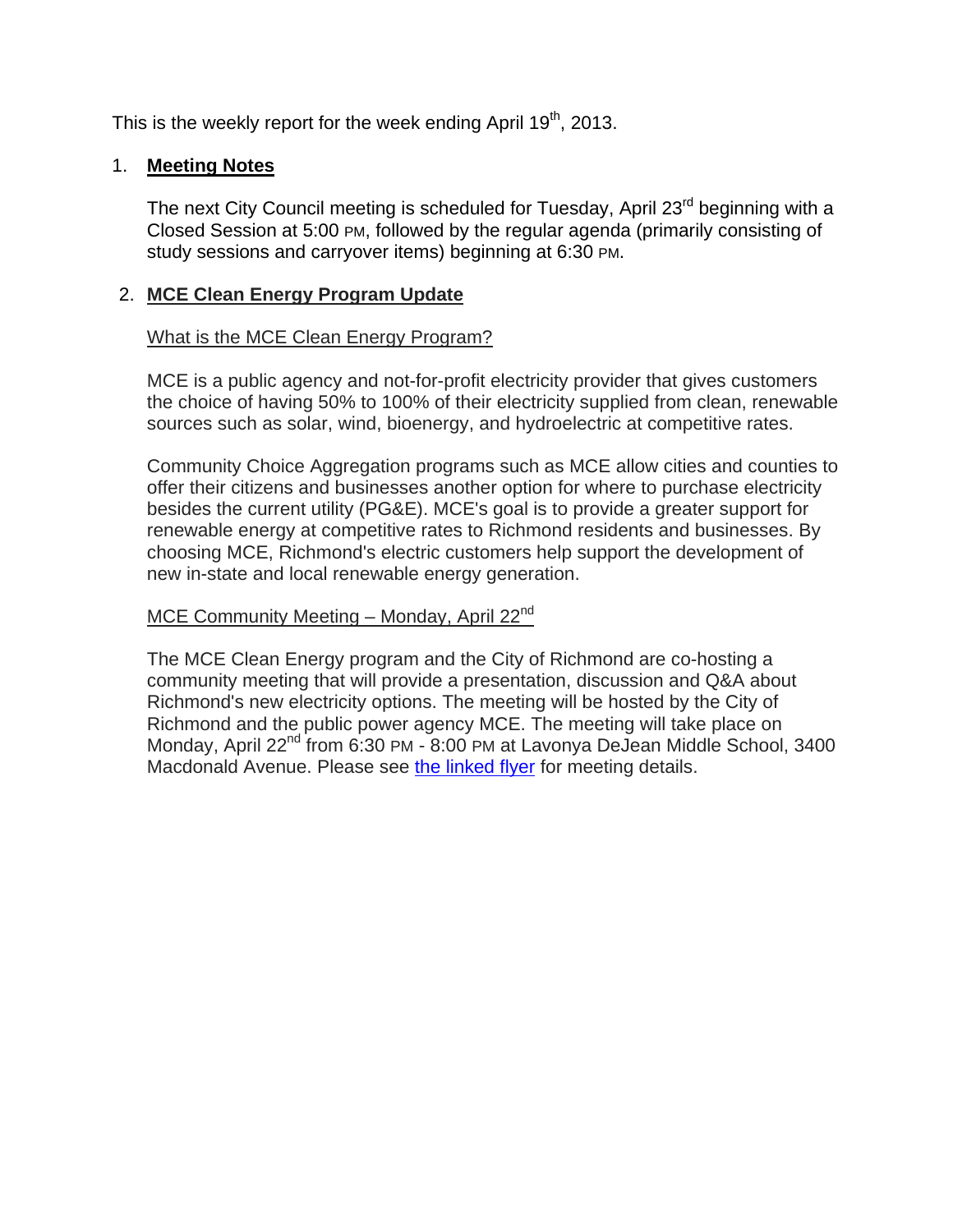

# MCE Program Enrollment and Opt Out Notices

MCE sends five notices as part of its effort to help electric customers make an informed decision. The notices will inform customers of the electricity service choices they have with instructions on how to opt out or how to obtain more information about the program.

MCE began mailing the first opt out notice to electricity customers the week of April 1<sup>st</sup>. Electric customers continued to receive the first opt out notice through the week of April 15th.

A second and third notice will be mailed in the latter part of April and in May. Richmond electric customers will be enrolled with MCE service in July 2013, on their regularly scheduled meter read date unless they choose to opt out. In July, all electric customers in Richmond will be enrolled in MCE's Light Green 50% renewable energy option unless they choose to opt out. Richmond customers have 3 electricity options:

- 1) MCE 'Light Green' 50% renewable energy (automatic enrollment and competitive rates with PG&E)
- 2) MCE 'Deep Green' 100% renewable energy (a penny more per kilowatt hour)
- 3) PG&E electric supply that is 20% renewable energy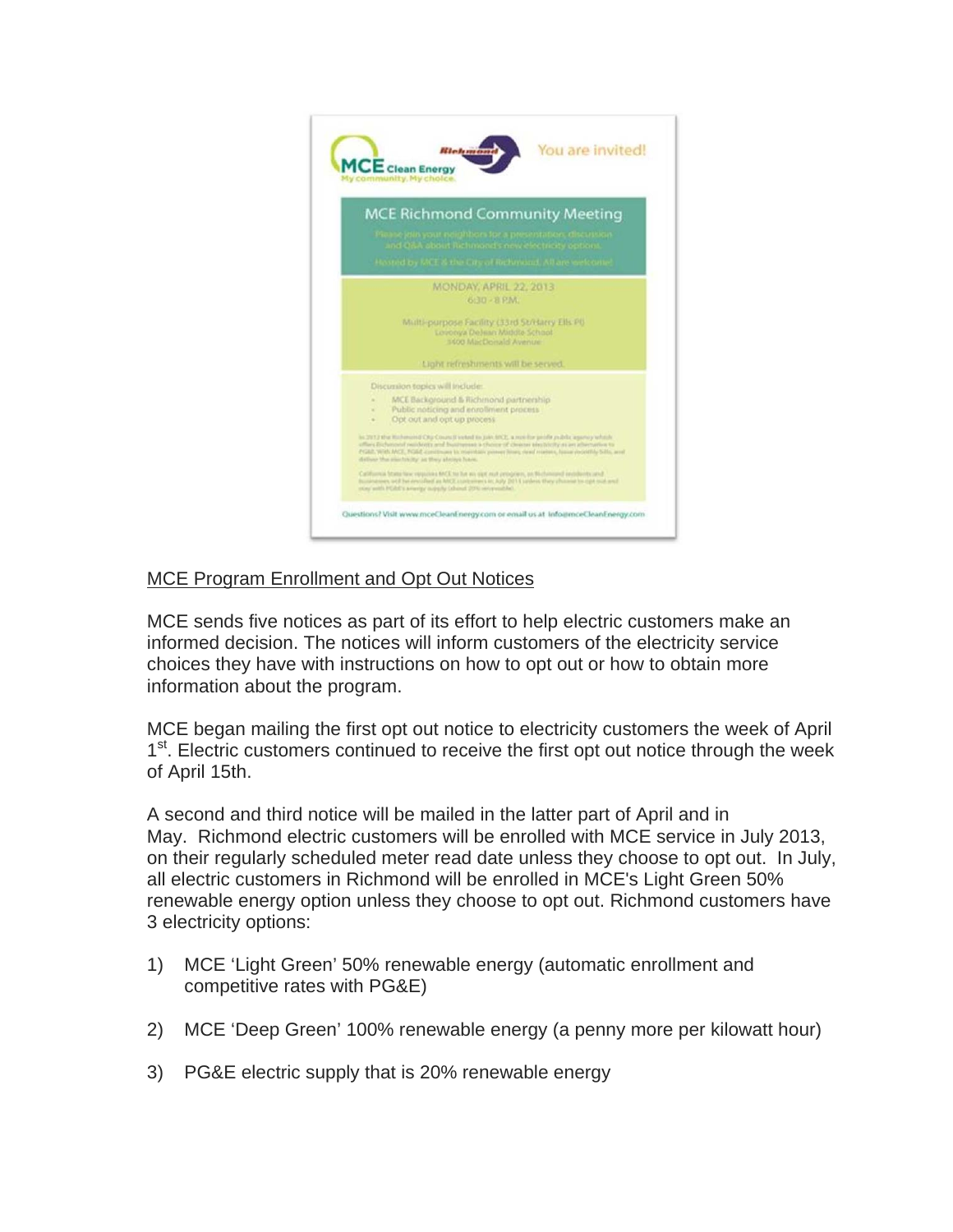After the July enrollment, a fourth and fifth notice will be mailed to remind customers of their account enrollment with MCE. For no charge, Richmond customers will have the option to opt out of the program beginning in April. Customers who choose to opt out after 60 days of service with MCE will be charged a one-time \$5 (residential) or \$25 (commercial) administrative fee.

A rate comparison calculator is available on the MCE website **www.mceCleanEnergy.com.** Based on current rates for PG&E as well as MCE proposed rates (scheduled to become effective in April 2013), MCE will cost Richmond residential customers about \$0.59 more per month on average, and commercial customers will see an overall cost savings. This rate comparison reflects proposed rates of April  $1<sup>st</sup>$  and is a "snap shot in time" comparison. It is important to note that these rates are likely to change as PG&E typically changes rates three times per year. MCE changes their rates once per year in April and the proposed changes are reflected in the rate comparison.

Electric customers who 1) choose to opt out, 2) opt up to 'Deep Green' 100% renewable energy, or 3) would like more information, should call 1 (888) 632-3674 or visit **www.mceCleanEnergy.com**. The opt out instructions, phone number and additional information are also included in the opt out notice customers will receive in the mail.

# 3. **RichmondBUILD Awarded Energy Efficiency Training Funds**

On April 4<sup>th</sup>, the Marin Energy Authority (MEA), the governing board for the MCE Clean Energy program, approved an award of \$45,000 to RichmondBUILD to provide energy efficiency training to a cohort of 20 trainees during the summer of 2013. The partnership aims to train Richmond residents for jobs that will be created by the MCE energy efficiency programs that provide multifamily and commercial business technical assistance and energy efficiency incentives to complete energy upgrades.

The MEA Board also approved a \$56,664 dollar contract with the non-profit Rising Sun Energy Center to train and supervise Richmond youth enrolled in the Richmond Youth Work's Summer Youth Employment Program. The program will provide free of charge "Green House Calls" to Richmond residents that live in multifamily dwellings. The "Green House Calls" will provide free water and energy efficiency measures including energy efficient light bulbs, faucet aerators and efficient shower heads. The program is set to begin in June 2013 and be offered through fall this year.

The City Manager's Office will soon provide more information about how interested residents, businesses and multifamily property managers can enroll in the energy efficiency programs.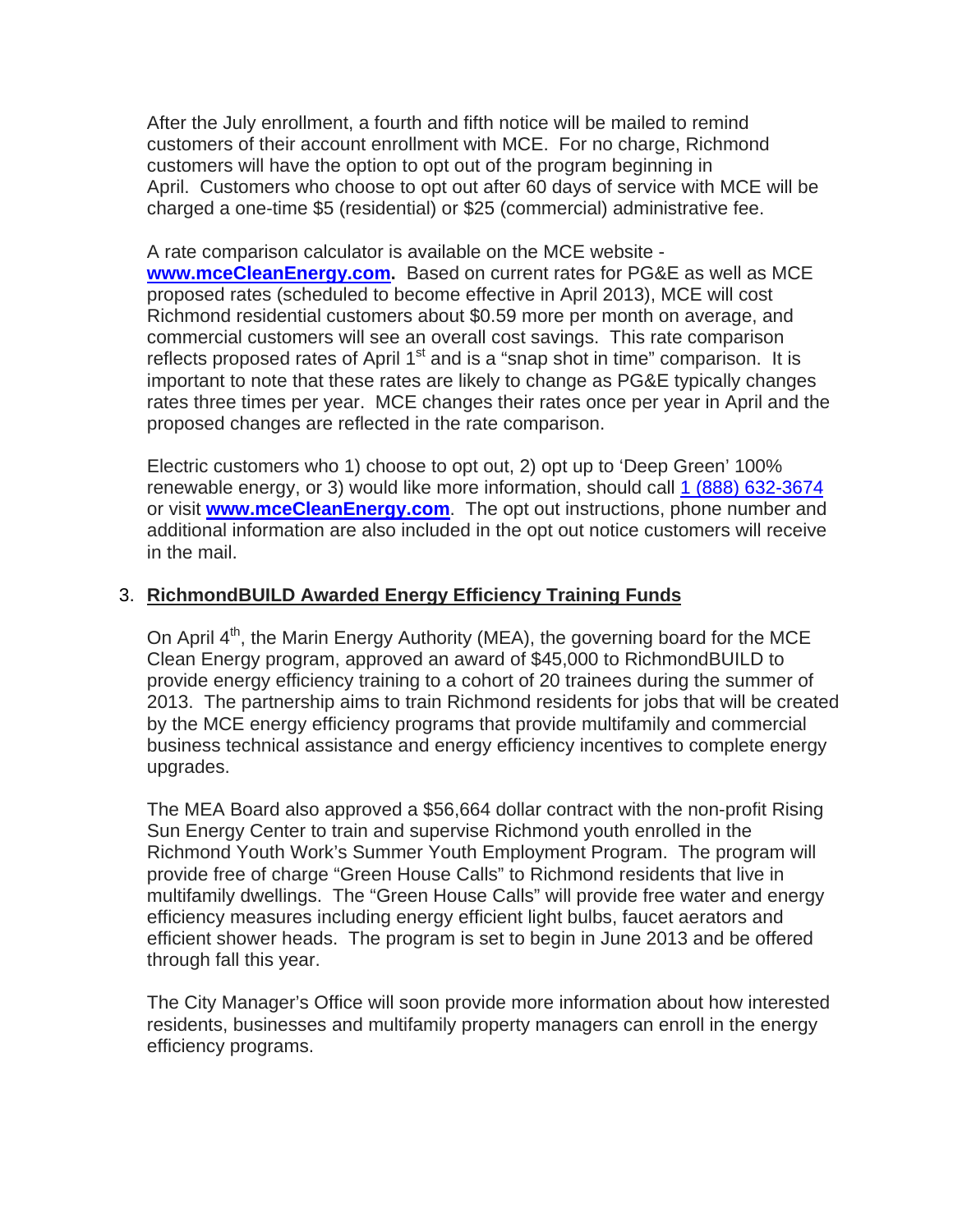# 4. **1st Annual Upcycle! Richmond Interactive Market-Festival**

The Richmond Art Center at 2540 Barrett Avenue, in partnership with the City of Richmond and numerous East Bay organizations, will host the 1<sup>st</sup> Annual Upcycle! Festival in Richmond on Saturday, April 20<sup>th</sup> from 1:00 PM – 4:00 PM. This free, interactive market-festival and Earth Day celebration will showcase hands-on art, science and alternative energy projects for the whole family.

At the Upcycle! Event, participants can:

- Unleash their creativity by making marionette puppets or screenprinting a t-shirt with teachers from the Richmond Art Center;
- Paint records and album covers with artists from the National Institute of Art & Disabilities;
- Explore the world of science and bubble-ology (large bubbles) with Lawrence Berkeley National Laboratory;
- Design a tiny sweeper robot that cleans up environmental spills with California 4-H;
- Watch objects come to life with the solar-powered 3D printer from Bridge Art Space; and
- Learn organic gardening techniques and enjoy slushies with Urban Tilth's bikepowered slushy maker.

Upcycle! Richmond is a great time to learn more about biking. Participants will have the opportunity to customize their bike using paint and recycled materials with the help of the original Scraper Bike Crew and "Baybe Champ" Tyrone Stevenson, Oakland's scraper bike king. Participants can also learn about biking in Richmond and valet park their bicycle with Rich City Rides or watch a presentation about a bicycle trip from Patagonia to Alaska and back with Indira Urritia and Marc Hors.

Upcycle! Richmond is sponsored by Kaiser Permanente, Bay City Mechanical, Inc., EBMUD, and RecycleMore West Contra Costa Integrated Waste Management Authority.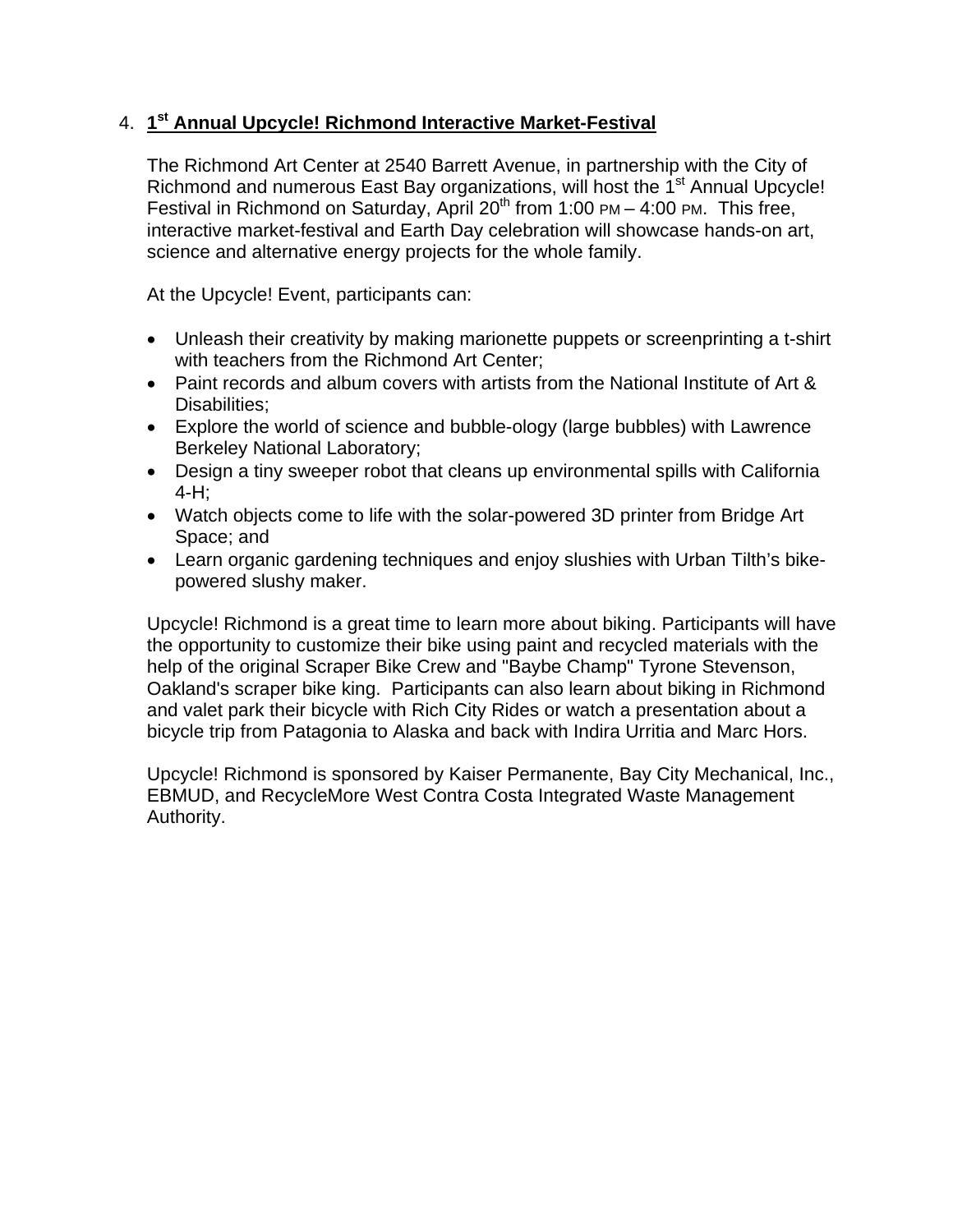

# 5. Richmond Recovery Rebate (R<sup>3</sup>) Program Completion

As part of the American Recovery and Reinvestment Act (ARRA), commonly referred to as "the stimulus," the City of Richmond Environmental Initiatives Division was awarded \$955,100 by the Department of Energy (DOE) to create new jobs, spur economic activity and invest in long-term growth. The City was notified by the Department of Energy this week that all expenses of the grant-funded program were approved and the City has been fully reimbursed by the DOE.

One of the highlights of the City's stimulus-funded programs was the City's residential energy rebate program called the Richmond Recovery Rebate  $(R<sup>3</sup>)$ program. The R<sup>3</sup> program made rebates available to Richmond homeowners for home assessments, energy efficiency upgrades and solar panel installations. The  $R<sup>3</sup>$  program was tremendously successful in meeting the ARRA investment and jobgrowth goals and serves as an innovative case study for Richmond to seek additional grant funding for community development programs that provides social, environmental and economic returns. Within one year, the  $R<sup>3</sup>$  program provided nearly \$380,000 in rebates to over 200 Richmond homes, spurred over \$2,000,000 in total economic activity and created approximately 24 new, local jobs. The  $R^3$ program displays how Richmond policies are strengthening the local economy, improving quality of life and facilitating a pathway to greenhouse gas reduction. To find about more about the program, view the Environmental Initiatives' final report and visit www.richmondenvironment.org.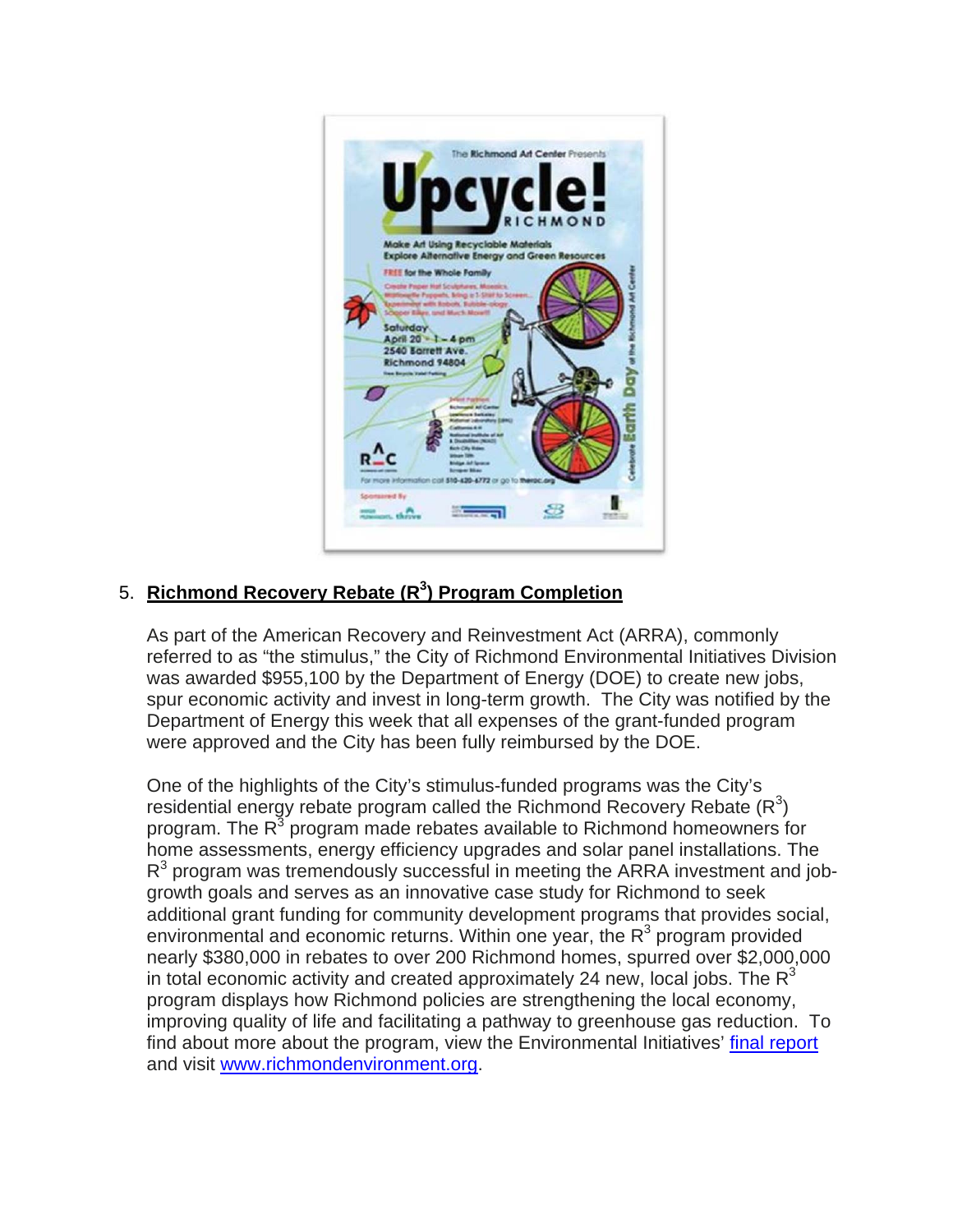# 6. **Comprehensive Annual Financial Report Issued**

This past Monday, the City of Richmond issued its Comprehensive Annual Financial Report (CAFR) for the fiscal year ending June 30, 2012. The CAFR received an unqualified opinion from the City's external auditors, Maze & Associates. The CAFR presents the financial position and results of the City's operations, as well as cash flows of its proprietary funds for the fiscal year then ended.



This year's CAFR was particularly complex because of the many accounting changes and new laws regarding the dissolution of Redevelopment Agencies in the State of California. In conjunction with the issuance of the CAFR, the City's application for the Excellence in Financial Reporting Award was submitted to the Government Finance Officers Association (GFOA). This certificate of achievement, which the City has received in each of the past four years, is the highest form of recognition in the area of governmental accounting and financial reporting.

The CAFR is available on the City's website at the following link: http://www.ci.richmond.ca.us/index.aspx?nid=1000.

# 7. **Richmond ESC & Global Youth Service Day**

Get your SERVE on! Join millions of youth around the world who are addressing the most important issues in their communities on Global Youth Service Day. Richmond ESC – Excellence Serving our Community – is the lead agency for the City of Richmond's inaugural participation in Global Youth Service Day. Richmond youth will be volunteering the whole month of April. Check out the projects listed below and get involved today!! Call 237-SERV (7378) for more information.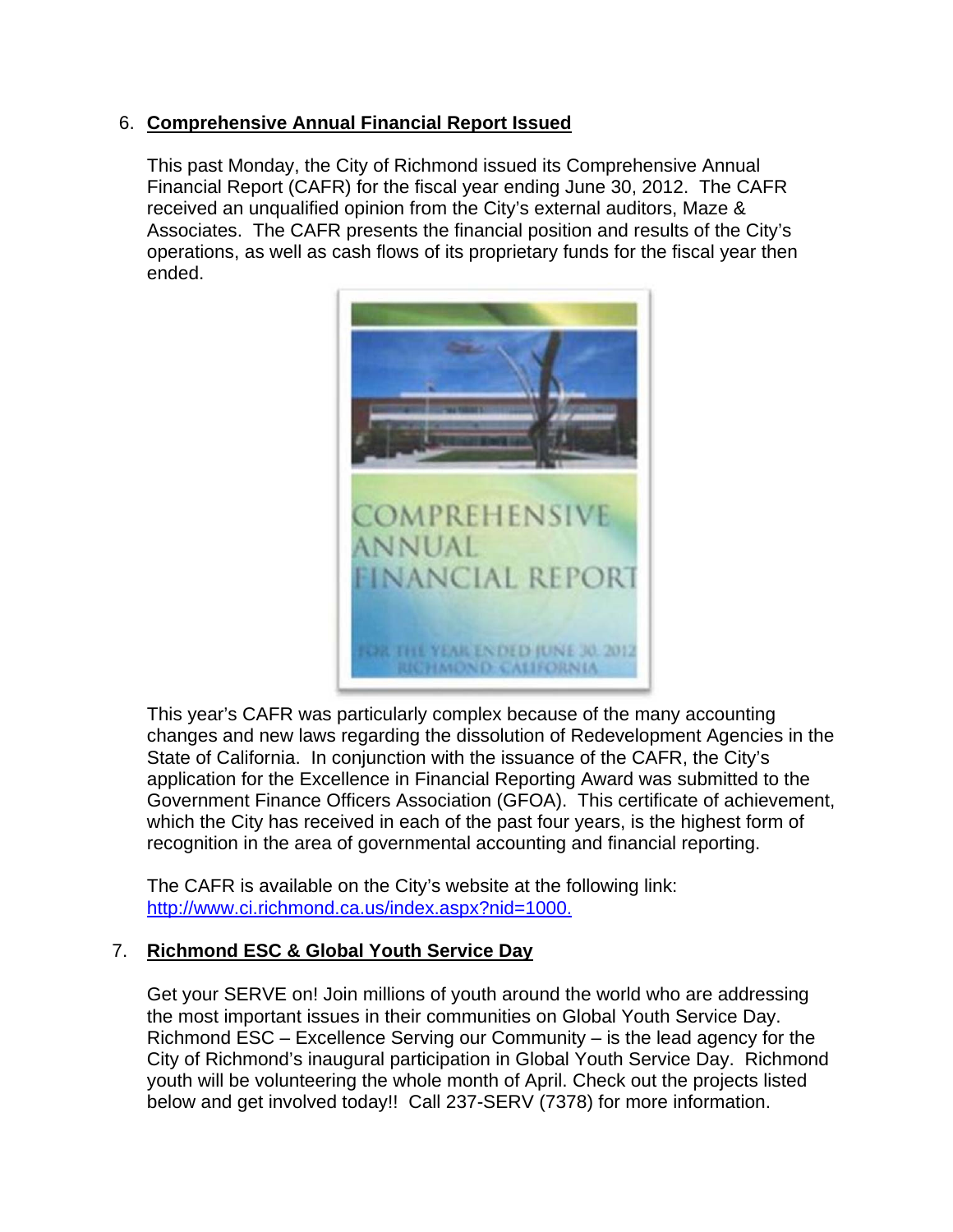

# **PROJECTS IN RICHMOND**

**WCCUSD Walk-a-thon and Earth Day\*** Saturday, April 20, 2013 from 9:00 AM- 2:00 PM Shimada Friendship Park in Richmond, CA

**Styrofoam Prevention**  Saturday, April 20, 2013 at 11:00 AM- 2:00PM Shimada Friendship Park in Richmond, CA

**Plastic Conservation: Water Bottles**  Saturday, April 20, 2013 from 11:00 AM- 2:00PM Shimada Friendship Park in Richmond, CA

**Richmond Tales Fest 2013\*** Saturday, April 20, 2013 from 11:00 AM- 3:30 PM Civic Center Plaza in Richmond, CA

**Take a Stand! Stop Bullying!** Friday, April 26, 2013 from 8:30 AM- 3:30 PM (tentative) Lavonya Dejean Middle School in Richmond, CA

**Rape/Sexual Assault Awareness Workshop\*** 

 $(11<sup>th</sup>$  & 12<sup>th</sup> grade female students only) Saturday, April 27, 2013 from 10:00 AM- 2:00 PM Richmond High School in Richmond, CA

**Global Youth Service Day in Honor of Cesar Chavez\*** Saturday, April 27, 2013 from 10:00 AM- 2:00 PM Richmond Greenway- in Richmond, CA

**Butterfly & Caterpillar Garden Project** Saturday, April 27, 2013 from 10:00 AM- 2:30 PM Richmond Greenway- Edible Forest Garden in Richmond, CA

**Healthy Kids Day\*** Saturday, April 27, 2013 from 11:00 AM- 2:00 PM Coronado Community YMCA in Richmond, CA

**Peace Celebration Festival\***  Saturday, April 27, 2013 from 10:00 AM- 2:00 PM Contra Costa College, Amphitheatre in San Pablo, CA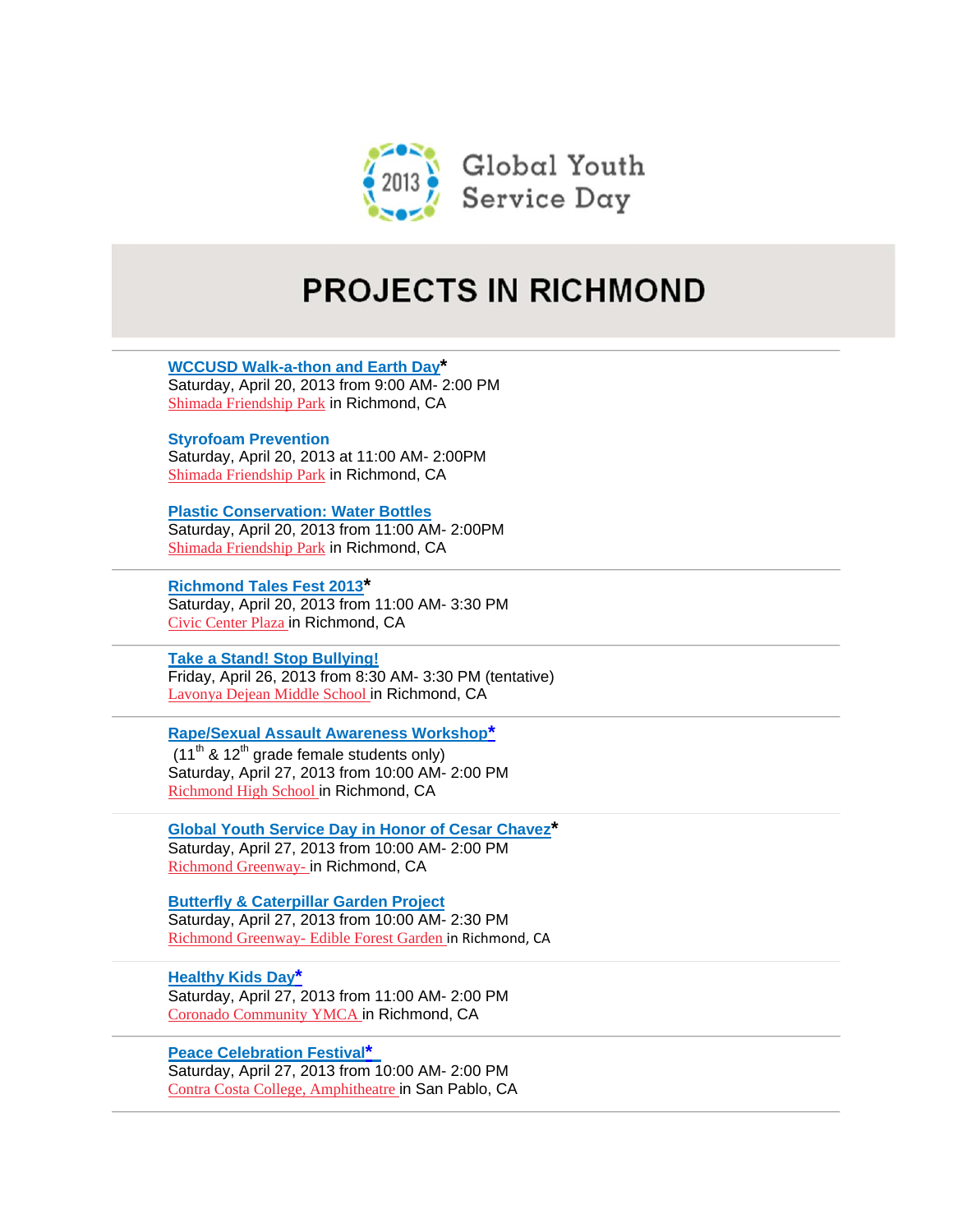**San Pablo Youth Commission Childhood Obesity Prevention Project** Saturday, May 4, 2013 from 10:00 AM- 5:00 PM St. Paul Church Parking Lot in San Pablo, CA

**Drop-out Prevention**-**Keeping Students in School!** Wednesday, May 15, 2013 from 06:30 PM (tentative) Lavonya DeJean Middle School in Richmond, CA

**GYSD Youth Recognition Ceremony\*** RSVP Only Thursday, May 16, 2013 from 5:00 PM- 8:00 PM Richmond Auditorium Lobby in Richmond, CA

#### **\*Signature event with expected attendance of 100+**

## 8. **Earth Day 2013 Events**

Earth Day 2013 is Monday, April  $22<sup>nd</sup>$ . This weekend and in the weeks following. many communities and organizations will be celebrating Earth Day by sponsoring local events. If you are free and looking for something fun to do around Richmond and snearby communities, please consider attending one or more of the events listed below:

### **West County Earth Day**

When: Saturday, April  $20<sup>th</sup>$ , 11:00 AM to 2:00 PM Where: Shimada Friendship Park on South Marina Parkway in Richmond

#### **Earth Day Celebration at the John Muir National Historic Site**

When: Saturday, April  $20^{th}$ , 10:00 AM – 4:00 PM Where: John Muir National Historic Site, 4202 Alhambra Avenue at Highway 4 in Martinez, California http://www.johnmuirassociation.org/php/bday-earthday/bday-earthday.php

## **Earth Day Event- Mt. Diablo Recycling Center**

When: Saturday, April  $20<sup>th</sup>$ Two identical free sessions available: Session one from 9:30 AM to 11:30 AM and session two from 12:30 PM to 2:30 PM. Where: Mt. Diablo Recycling Center at 1300 Loveridge Road http://business.concordchamber.com/events/details/funtastic-family-earth-daycelebration-2518

## **Diablo Valley College (DVC) Earth Day Celebration**

When: Monday, April 22<sup>nd</sup>, 10:00 AM - 2:00 PM Where: DVC Student Union

## **Earth Day Celebration and Ribbon Cutting - Republic Services**

When: Wednesday, April 24<sup>th</sup>, 11:00 AM to 1:00 PM Where: 441 N. Buchanan Circle Pacheco, CA 94553 - (925) 603-1383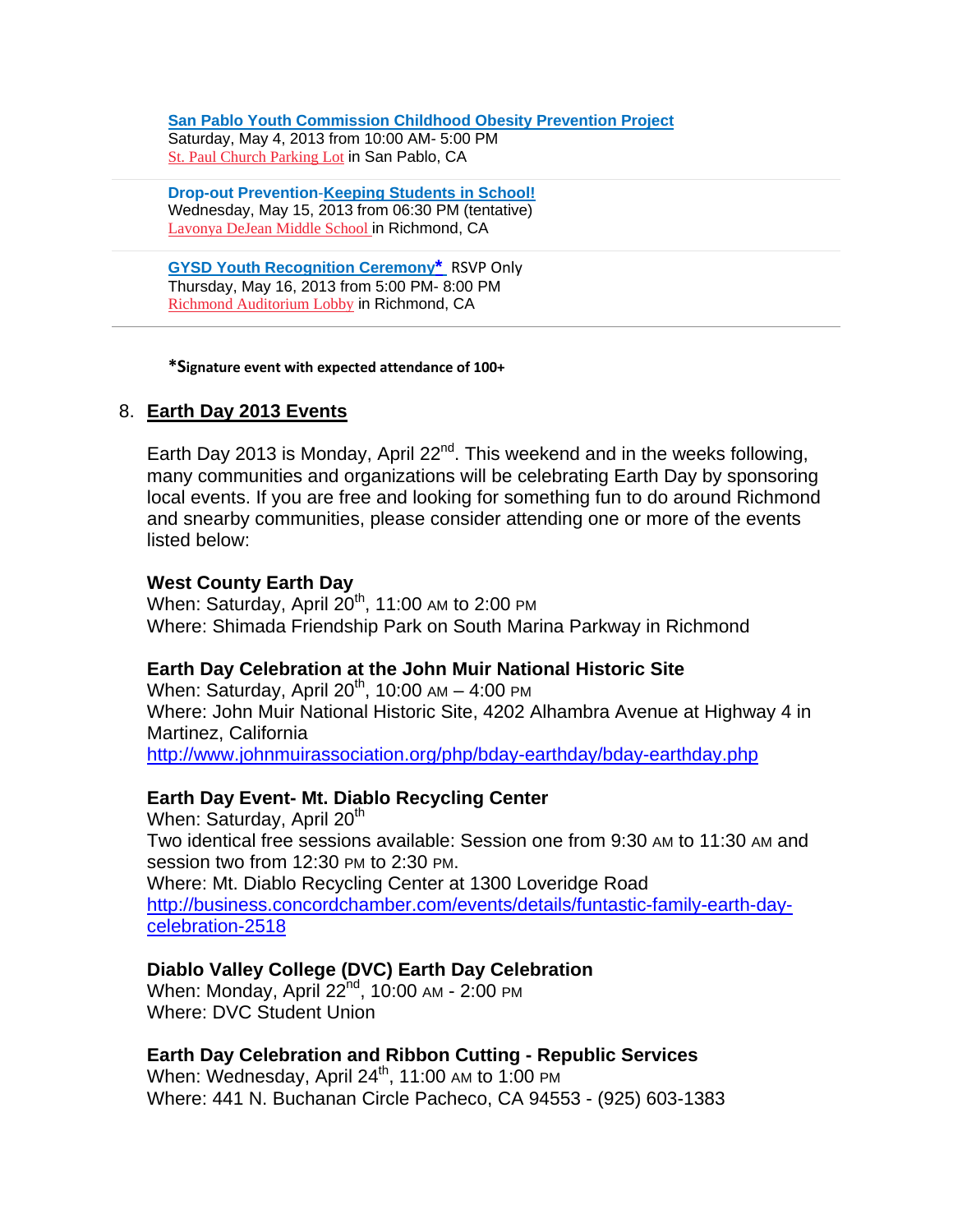## **Green Footprint Festival**

When: Thursday, June 13<sup>th</sup>, 2013, 11:00 AM to 3:00 PM Where: Small World Park, 2551 Harbor Street, Pittsburg, CA 94565

## 9. **West Contra Costa Unified School District (WCCUSD) Town Hall Meetings to Discuss School District Action Plan**

WCCUSD will be holding a series of community meetings to gather information for a new strategic plan for the district. The meeting schedule is as follows:

10:00 AM April 27<sup>th</sup>, El Cerrito High School multipurpose room, 540 Ashbury Ave.

6:30 PM May 9<sup>th</sup>, Pinole Middle School multipurpose room, 1575 Mann Drive

10:00 AM May 11<sup>th</sup>, Kennedy High School library, 4300 Cutting Blvd., Richmond

# 10. **Recreation Highlights**

## **Gardening**

On Friday, April 12<sup>th</sup>, three volunteers from Home Depot assisted seniors with replanting the garden boxes at the Annex Senior Center. The volunteers also taught the seniors how to plant in rows, how to keep pests away and installed cages for tomato vines. Afterwards the Annex center staff served lunch to all participants for their hard work.



Parchester Community Center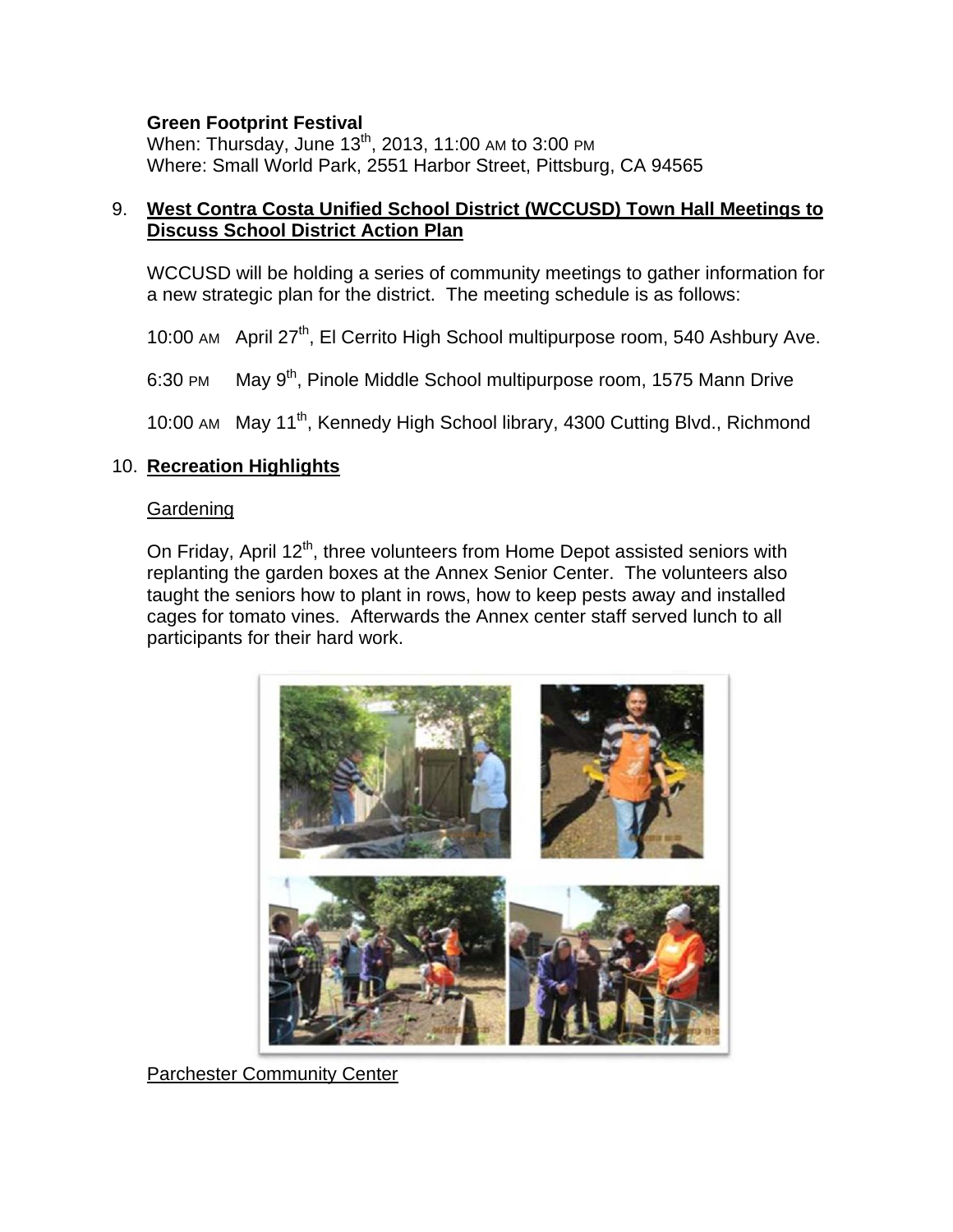On Saturday April 13<sup>th</sup>, the Parchester Neighborhood Council presented their Neighborhood College Scholarship to Parchester resident Aminah Mitchel-Starks. Aminah did volunteer work at the Parchester Community Center helping children with homework. Aminah was awarded a \$500 scholarship for the upcoming school year. Congratulations Aminah!



## Adult Men's Tennis

The Richmonders 3.0 Men's USTA Tennis Team has made the playoffs! The first play-off match against perennial powerhouse, Oakland/Laney, will be on Saturday, April 20<sup>th</sup>, at 10:00 AM at Nicholl Park.

Come on out and cheer our guys on!

## 11. **Public Works Updates**

Facilities Maintenance: Carpenters poured concrete slurry for the electrical conduits on the Richmond Parkway and have begun restroom repairs at Shields Reid Community Center.

Painters completed targeted offices on the third floor of 440 Civic Center Plaza for the move of the National Parks Services offices and the lobby of the Richmond Auditorium.

Stationary Engineers repaired and replaced the emergency eye wash station in the Corporation Yard, installed cord reels at Fire Station #68, and repaired the air conditioning units at the May Valley Police Substation and Fire Station #63.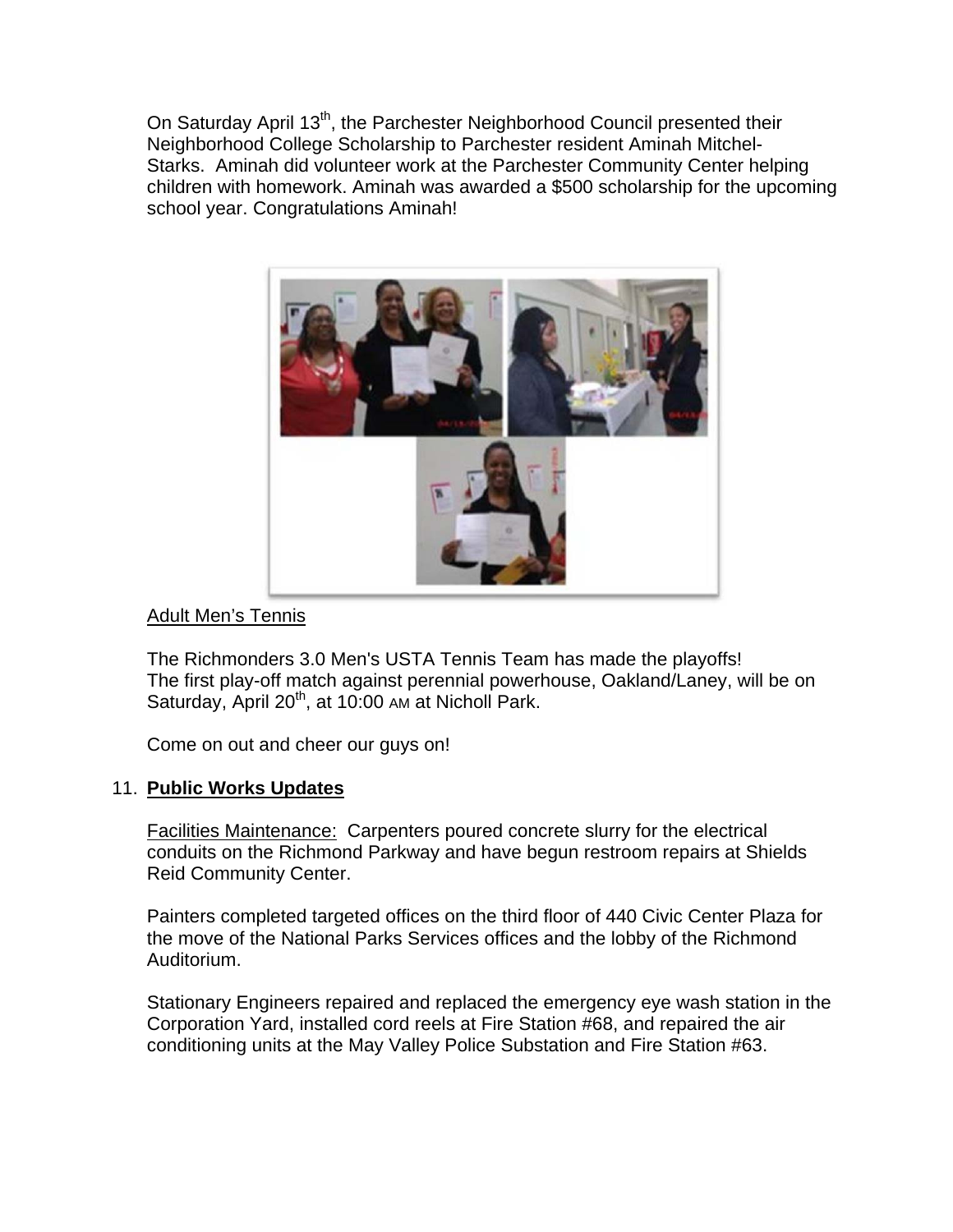

Delivery of Boilers to 440 Civic Center Plaza

Electricians continue to work on the Richmond Parkway lighting project.



Richmond Parkway Lighting Project

Parks and Landscaping Division: This week crews continued with vegetation management in the Very High Severity Zones (VHSZ), performed landscape cleanup at Point Molate Beach Park, Kern Play Lot and Humphrey Play Lot, pruned brush at the Fire Training Center, performed weed abatement on Giant Road off ramps, installed mulch along Robert Miller Drive, and performed irrigation repairs at North Richmond Ball field.

Tree crews completed work on 26<sup>th</sup> Street, 27<sup>th</sup> Street, Park Place and at LaMoine Park.

Streets Division: This week the paving crew dug out 40<sup>th</sup> Street and worked on filling potholes from the outstanding pothole list.